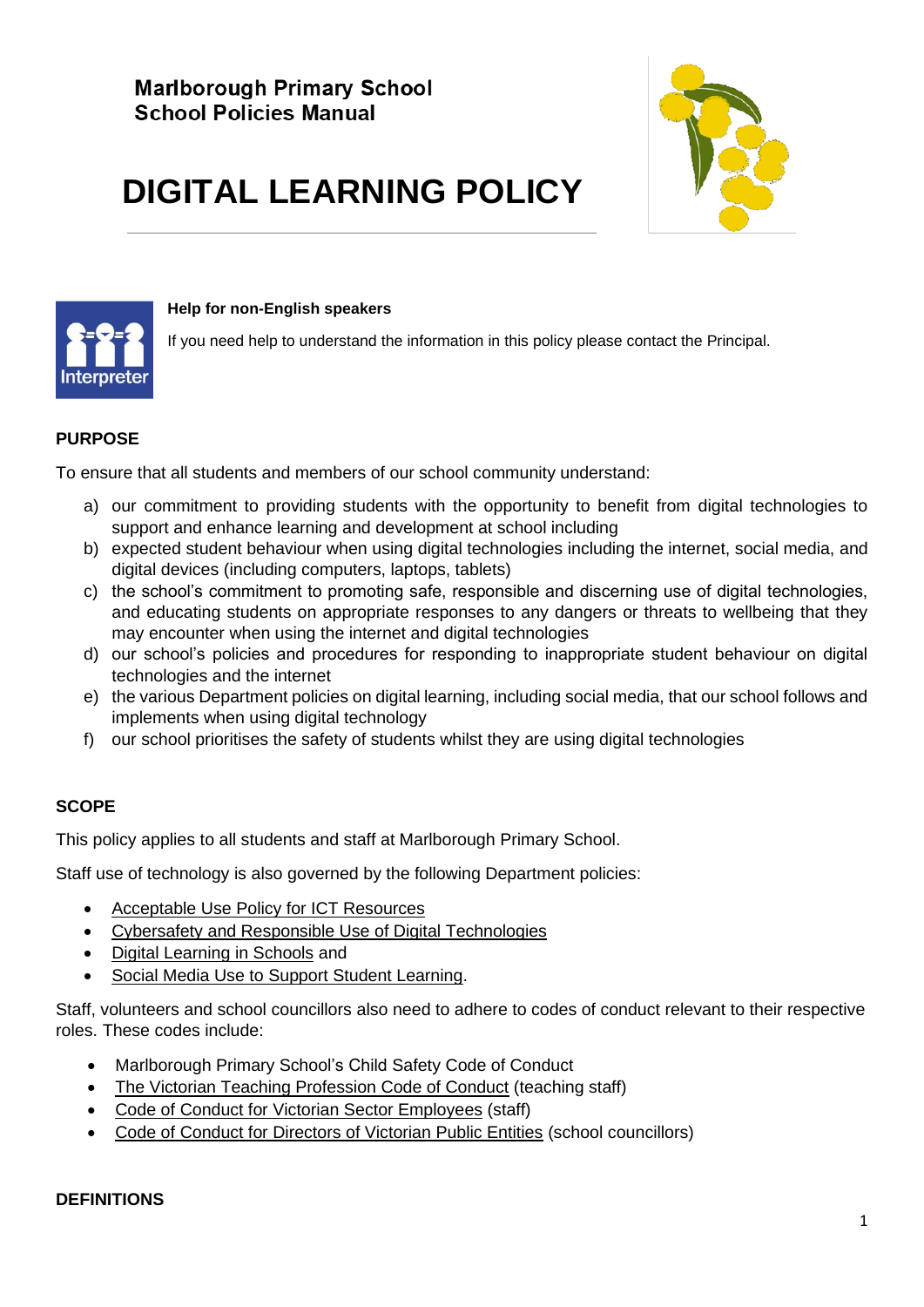For the purpose of this policy, "digital technologies" are defined as digital devices, tools, applications and systems that students and teachers use for learning and teaching; this includes Department-provided software and locally sourced devices, tools and systems.

# **POLICY**

# **Vision for digital learning at our school**

The use of digital technologies is a mandated component of the Victorian Curriculum F-10.

Safe and appropriate use of digital technologies, including the internet, apps, computers and tablets, can provide students with rich opportunities to support learning and development in a range of ways.

Through increased access to digital technologies, students can benefit from learning that is interactive, collaborative, personalised, engaging and transformative. Digital technologies enable our students to interact with and create high quality content, resources and tools. It also enables personalised learning tailored to students' particular needs and interests and transforms assessment, reporting and feedback, driving new forms of collaboration and communication.

Marlborough Primary School believes that the use of digital technologies at school allows the development of valuable skills and knowledge and prepares students to thrive in our globalised and inter-connected world. Our school's vision is to empower students to use digital technologies safely and appropriately to reach their personal best and fully equip them to contribute positively to society as happy, healthy young adults.

# **Safe and appropriate use of digital technologies**

Digital technologies, if not used appropriately, may present risks to users' safety or wellbeing. At Marlborough Primary School, we are committed to educating all students to use digital technologies in ways that respect the dignity of ourselves and others and promote full flourishing for all, equipping students with the skills and knowledge to navigate the digital world.

At Marlborough Primary School, we:

- use online sites and digital tools that support students' learning, and focus our use of digital technologies on being learning-centred
- use digital technologies in the classroom for specific purpose with targeted educational or developmental aims
- supervise and support students using digital technologies for their schoolwork
- effectively and responsively address any issues or incidents that have the potential to impact on the wellbeing of our students
- have programs in place to educate our students to be safe, responsible and discerning users of digital technologies
- educate our students about digital issues such as privacy, intellectual property and copyright, and the importance of maintaining their own privacy and security online
- actively educate and remind students of our *Student Engagement* policy that outlines our School's values and expected student behaviour, including online behaviours
- have an Acceptable Use Agreement outlining the expectations of students when using digital technologies for their schoolwork
- use clear protocols and procedures to protect students working in online spaces, which includes reviewing the safety and appropriateness of online tools and communities and removing offensive content at the earliest opportunity
- educate our students on appropriate responses to any dangers or threats to wellbeing that they may encounter when using the internet and other digital technologies
- provide a filtered internet service at school to block access to inappropriate content
- refer suspected illegal online acts to the relevant law enforcement authority for investigation
- support parents and carers to understand the safe and responsible use of digital technologies and the strategies that can be implemented at home through regular updates in our newsletter, information sheets, website/school portal and information sessions.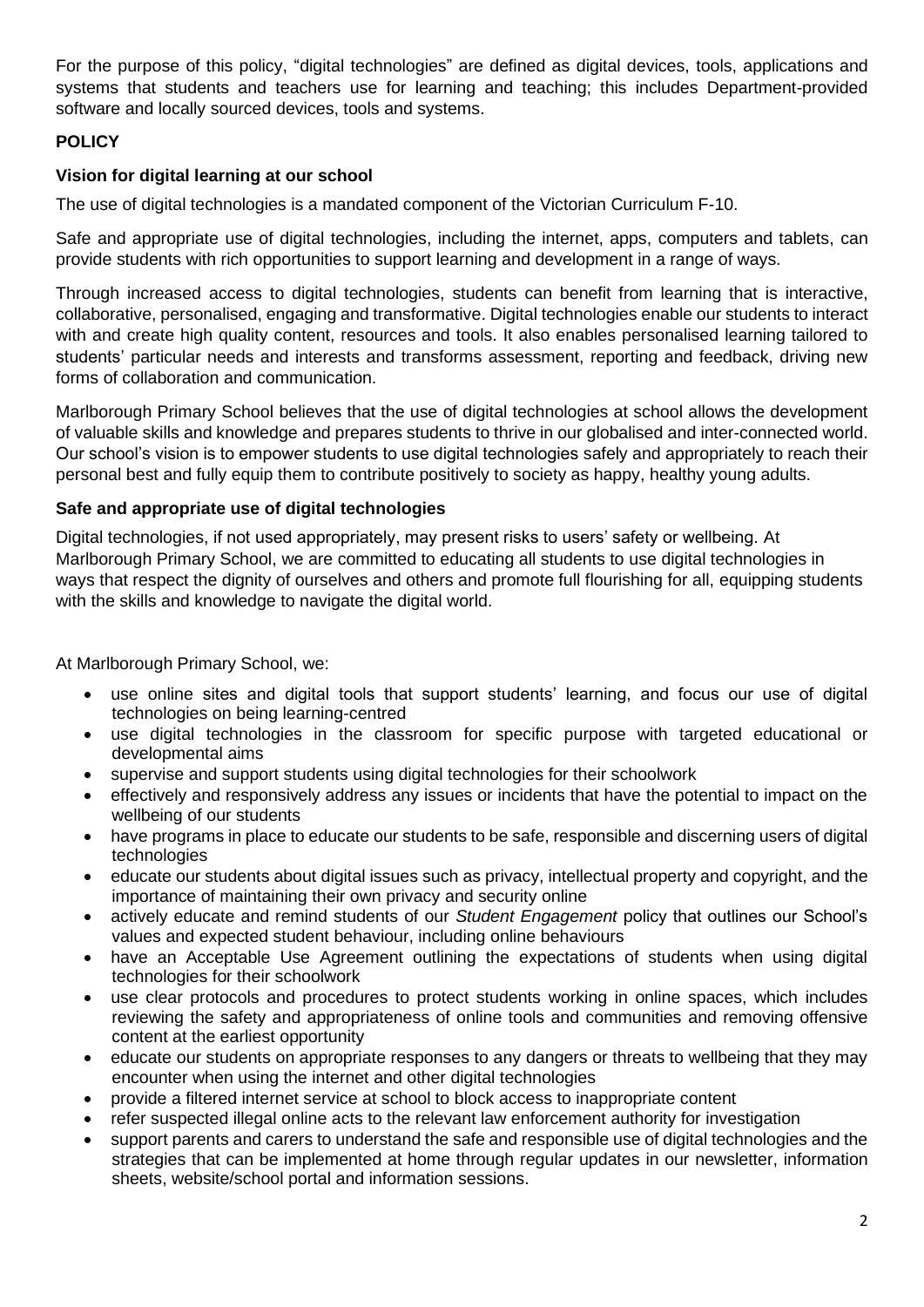Distribution of school owned devices to students and personal student use of digital technologies at school will only be permitted where students and their parents/carers have completed a signed Acceptable Use Agreement.

It is the responsibility of all students to protect their own password and not divulge it to another person. If a student or staff member knows or suspects an account has been used by another person, the account holder must notify the classroom teacher immediately.

All messages created, sent or retrieved on the school's network are the property of the school. The school reserves the right to access and monitor all messages and files on the computer system, as necessary and appropriate. Communications including text and images may be required to be disclosed to law enforcement and other third parties without the consent of the sender.

Information on supervision arrangements for students engaging in digital learning activities is available in our Yard Duty and Supervision Policy.

# **Social media use**

Our school follows the Department's policy on [Social Media Use to Support Learning](https://www2.education.vic.gov.au/pal/social-media/policy) to ensure social media is used safely and appropriately in student learning and to ensure appropriate parent notification occurs or, where required, consent is sought. Where the student activity is visible to the public, it requires consent.

# **Student behavioural expectations**

When using digital technologies, students are expected to behave in a way that is consistent with Marlborough Primary School's *Statement of Values, Student Wellbeing and Engagement* policy, and *Bullying Prevention* policy.

When a student acts in breach of the behaviour standards of our school community (including cyberbullying, using digital technologies to harass, threaten or intimidate, or viewing/posting/sharing of inappropriate or unlawful content), Marlborough Primary School will institute a staged response, consistent with our student engagement and behaviour policies*.*

Breaches of this policy by students can result in a number of consequences which will depend on the severity of the breach and the context of the situation. This includes:

- removal of network access privileges
- removal of email privileges
- removal of internet access privileges
- removal of printing privileges
- other consequences as outlined in the school's *Student Wellbeing and Engagement* and *Bullying Prevention* policies.

#### **COMMUNICATION**

This policy will be communicated to our school community in the following ways:

- Available publicly on our school's website
- Included in staff induction and child safety training processes
- Discussed at staff briefings/meetings as required
- Included as annual reference in school newsletter
- Discussed at student forums/through communication tools
- Made available in hard copy from school administration upon request

#### **POLICY REVIEW AND APPROVAL**

| Policy last reviewed                   | <b>June 2022</b> |
|----------------------------------------|------------------|
| Approved by                            | Principal        |
| Next scheduled review date   June 2024 |                  |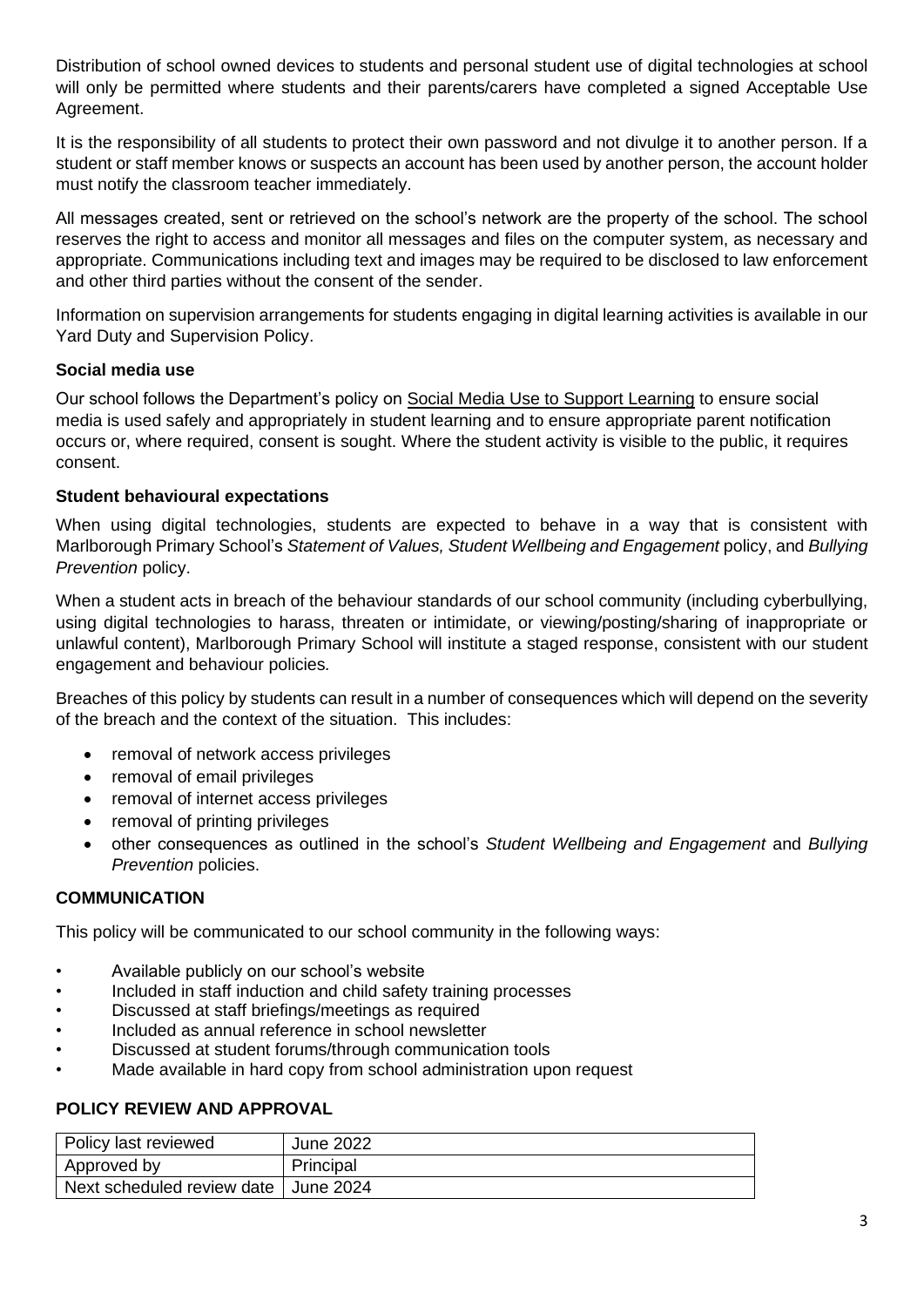# **ANNEXURE A: ACCEPTABLE USE AGREEMENT**

#### **Acceptable Use Agreement**

#### INTERNET ACCEPTABLE USE AGREEMENT

When I use the Internet. I have responsibilities and rules to follow. I agree to:

• keep myself and my friends safe by not giving out personal details including full names, telephone numbers, addresses and images and protecting my password

• be respectful in how I talk to and work with others online and never write or participate in online bullying

use the technology at school for learning, use the equipment properly and not interfere with the work or data of another student

• not bring or download unauthorised programs, including games, to the school or run them on school computers

- not go looking for rude or offensive sites
- use the Internet at school to help me to learn

• remember that the content on the web is someone's property and ask my teacher to help me get permission if I want to use information or pictures

• think carefully about what I read on the Internet, question if it is from a reliable source and use the information to help me answer any questions (I should not copy and paste the information as my answer).

• talk to my teacher or another adult if:

o I need help online

o I am not sure what I should be doing on the Internet

o I come across sites which are not suitable for our school

o someone writes something I don't like, or makes me and my friends feel uncomfortable or asks me to provide information that I know is private.

o I feel that the welfare of other students at the school is being threatened by online activities

I acknowledge and agree to follow these rules. I understand that I may not be able to access the Internet at school if I do not act responsibly.

Student Name:...........................……………………………………………..

Student Signature:…………………………………………………………….

Parent Permission